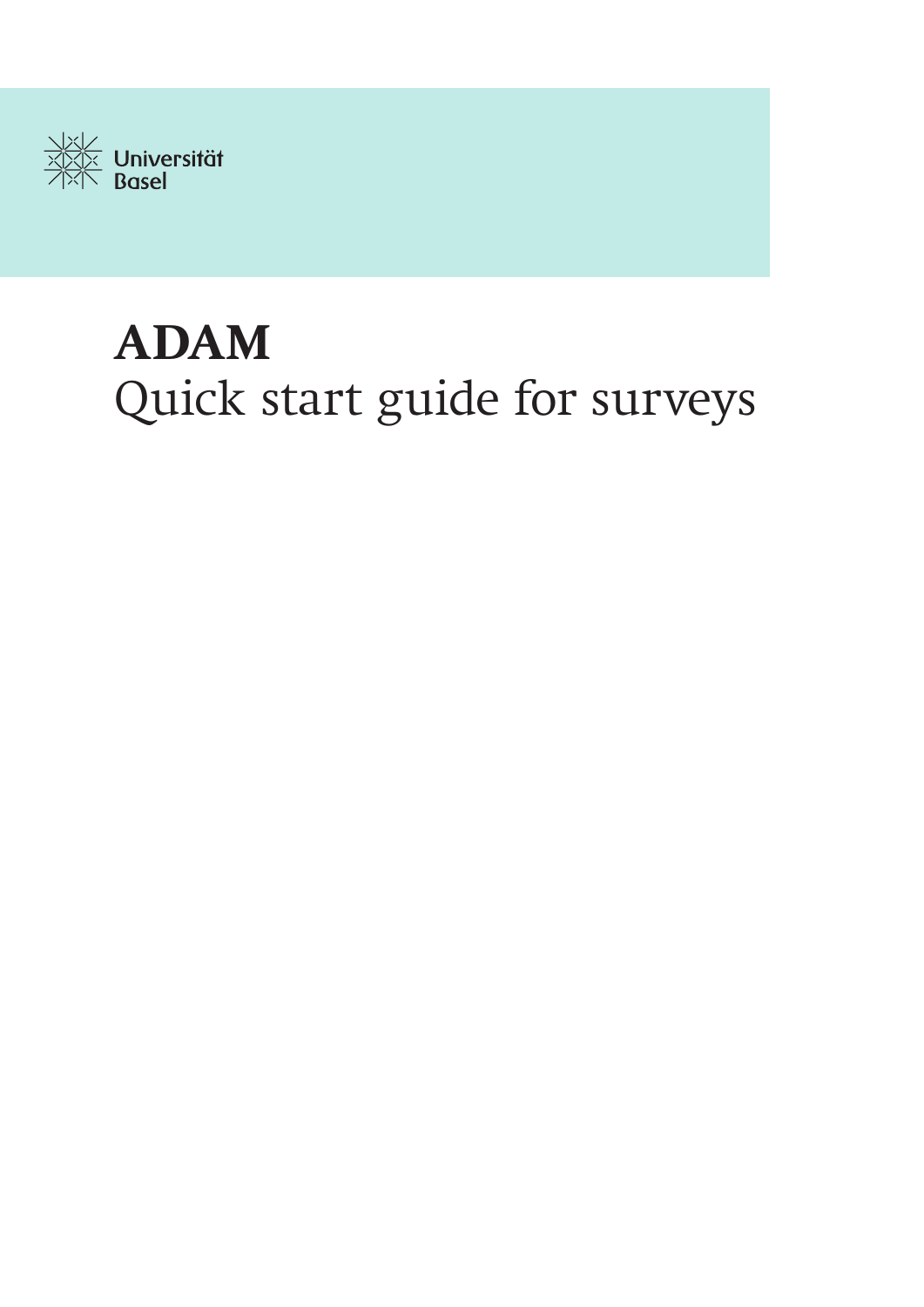# **Quick Start Guide**  Surveys within Workspaces

This quick start guide is intended to give an overview of the basic functions of the new survey function in the distribution and learning platform ADAM. More detailed information to ADAM can be found in the ADAM Handbook and in further quick start guides that can be accessed trough the **‹Help›** menu or directly and publicly on **https://adam.unibas.ch/help**. The online help of Ilias 5.1 on which ADAM is based can be found on: **http://www.ilias.de/docu/goto\_docu\_cat\_5154.html**

## **What is a survey in ADAM?**

Surveys in ADAM are online forms with multiple or single choice questions and essay or text input. These forms will be answered by members or your Workspace (i.e. the students of your course).

## **What you cannot and should not do with the survey module**

The survey module within ADAM is strictly for surveys bound to your workspace. It is not possible to invite users outside from ADAM or make the survey public. To fill out a survey the participant needs to have an ADAM account and must be logged in. For public surveys please evaluate one of the many web based applications like Limesurvey (www.limesurvey.org), Wufoo (www. wufoo.com), etc. that are available on the internet.

For surveys with many questions that will be sent to many participants and are related to the University of Basel please use EvaSys (contact: www.leval.unibas.ch).

## How to create a survey within a Workspace?

1. To create a survey within your workspace you simple choose ‹**Survey**› from the ‹**Add New Item**› menu.



2. You then have to enter a **title** and if you wish a **description** of the survey. The title and description will be visible to your workspace members.

You can choose from 2 types of surveys:

- The **Default** type creates a survey for gathering information from the participants.
- The **360° Feedback** type gives the possibility to peer review the participants of a survey.

| ▼ Option 1: New survey |                                                    |
|------------------------|----------------------------------------------------|
| Title *                | Befragung zur Mobilität                            |
| Description            | Umfrage zur Mobilität der Workspacemitglieder      |
| Type                   | • Default<br>Uses default permissions for Surveys  |
|                        | 360° Feedback<br>Use for peer-reviewing of persons |
| * Required             | <b>Add survey</b><br>Cancel                        |

This quick start guide is for a default survey.

3. After clicking on ‹**Add survey**› the settings of the survey must be defined (see next page).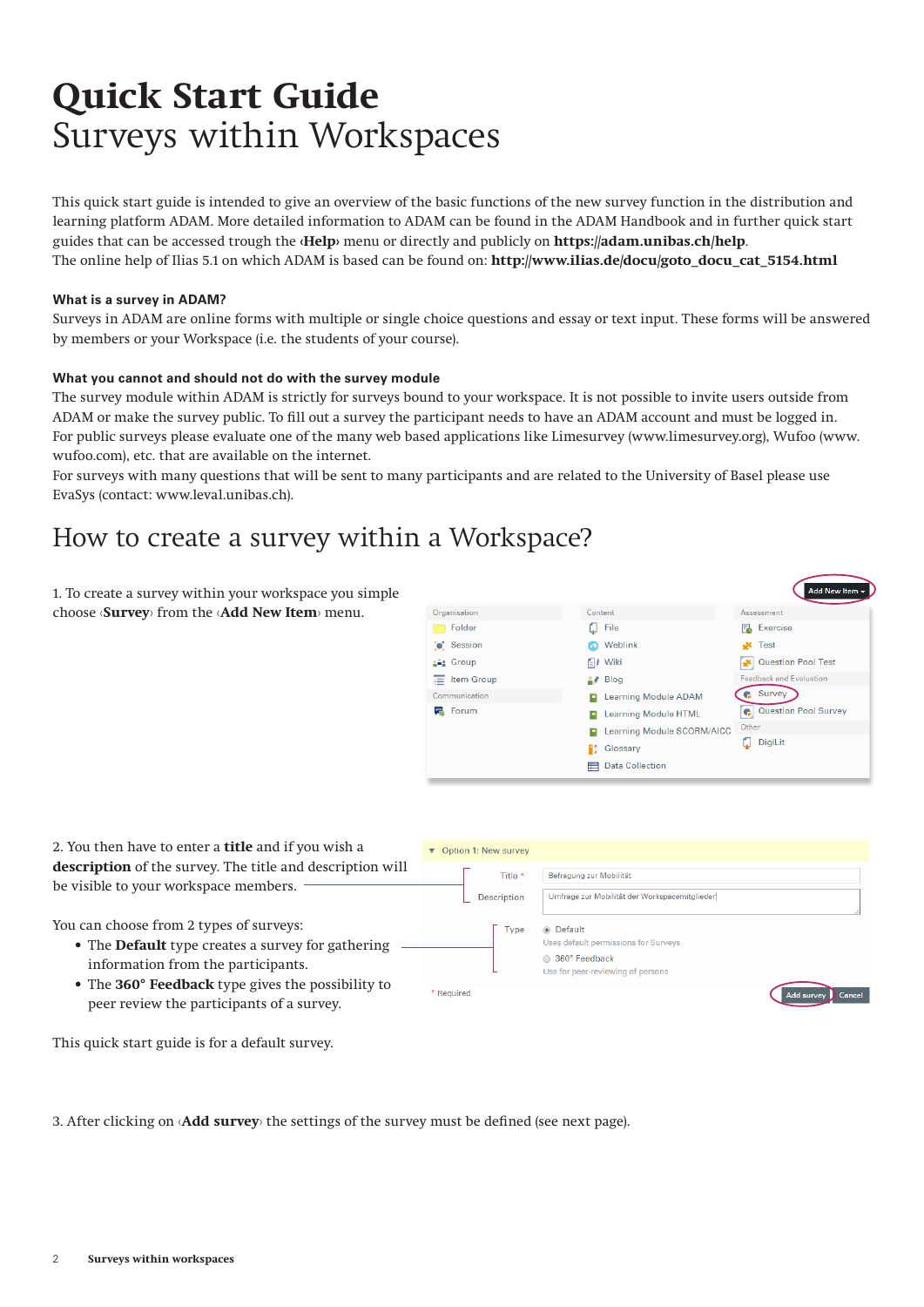Within the SETTINGS section you have to choose if the questions that will be added to the survey can also be added to a question pool or if all the questions that will be added are only ment for the survey you just created.

If you choose the first option then you will be asked prior to every question you create if this question should be added or taken from a question pool or if you like to create a new question pool with the question.

Within the AVAILABILITY section you decide if the survey is available as long as it is online or only within a period. When activating ‹**Limited Availability Period**› you have to define start and end date and time for the survey. Once the limited availability period has expired the survey is no more visible to the par ticipants.

You can activate the survey by activating the checkbox ‹**Online**›, but only if there are questions added to your sur vey before. **Once a survey is online questions can not be added or changed**. This is also the case when you received an answer.

You can define an introduction to the survey by filling out the ‹**Introduction**› field. Here you can use all kind of markup and format your text.

You can limit the period in which par ticipants have access to the survey, meaning a period in which the survey can be filled. Compare this to the visi bility or availability. If you do not limit the availability the survey is available (can be filled out) as long it is set to online. If you do not limit the access the survey can be filled out as long it is set to online.

## IOUR OF QUESTION

Every question in your survey has a title. This title, which is not the ques tion, can be shown or hidden by activating resp. deactivating the checkbox for it.

## **SFTTINGS**

| Title *                                                                                                                                                      | Mobility survey                                                                                                                                  |  |  |
|--------------------------------------------------------------------------------------------------------------------------------------------------------------|--------------------------------------------------------------------------------------------------------------------------------------------------|--|--|
| <b>Description</b>                                                                                                                                           | A survey probing the mobility of all workspace members                                                                                           |  |  |
| <b>Choose Question Pool</b><br><b>When Creating Questions</b>                                                                                                | ⊙ Questions can be added optionally to a question pool<br>Each time a question is created it has to be decided if a question pool is to be used. |  |  |
| Questions are created directly in the survey.<br>The questions can be added to a question pool manually later but are created only for this survey<br>first. |                                                                                                                                                  |  |  |
| <b>Questions</b><br>Settings<br>Info                                                                                                                         | Preconditions<br>Participants<br><b>Results</b>                                                                                                  |  |  |
| <b>Print View</b><br>Page View<br><b>List View</b>                                                                                                           |                                                                                                                                                  |  |  |
| Pool Selection *                                                                                                                                             | to Do not use question pool<br>Use existing question pool<br>Create new question pool                                                            |  |  |

## AVAILABILITY

| Online                             | $\overline{\mathbf{v}}$<br>Only if a survey is online, users can participate in it. |                                                                                                                                                    |         |                           |                        |                           |          |              |   |
|------------------------------------|-------------------------------------------------------------------------------------|----------------------------------------------------------------------------------------------------------------------------------------------------|---------|---------------------------|------------------------|---------------------------|----------|--------------|---|
| <b>Limited Availability Period</b> | $\overline{\mathcal{L}}$                                                            |                                                                                                                                                    |         |                           |                        |                           |          |              |   |
|                                    | Period                                                                              | <b>Start Time</b>                                                                                                                                  | 04      | $\boldsymbol{\mathrm{v}}$ | April                  | $\boldsymbol{\mathrm{v}}$ | 2017 ▼ 前 |              |   |
|                                    |                                                                                     |                                                                                                                                                    | 09      | $\boldsymbol{\mathrm{v}}$ | $00\,$<br>$\mathbf{v}$ | (HH:MM)                   |          |              |   |
|                                    |                                                                                     | <b>Finish Time</b>                                                                                                                                 | $10-10$ | $\boldsymbol{\mathrm{v}}$ | April                  | $\mathbf{v}$              | 2017     | $\mathbf{v}$ | 盖 |
|                                    |                                                                                     |                                                                                                                                                    | 09      | $\overline{\mathbf v}$    | 00<br>$\mathbf{v}$     | (HH:MM)                   |          |              |   |
|                                    | Always Visible                                                                      | $\overline{\mathcal{L}}$<br>Outside the indicated period, only the title of the survey will be displayed while the<br>question are not accessible. |         |                           |                        |                           |          |              |   |

## INFORMATION BEFORE START OF SURVEY

| Introduction | B Z U AR   手写画画   Paragraph   - $-$ 2   x, x' $\Omega$ : : :::   an 字读图 ※ ※ ①  <br>■ ( TEX B HTmL 国 Bm<br>X & B G<br>The managment would like to know how mobile you are |
|--------------|--------------------------------------------------------------------------------------------------------------------------------------------------------------------------|
|              | Path: p                                                                                                                                                                  |
|              | This message appears at the beginning of the survey.                                                                                                                     |

## ADMINISTERING THE SURVEY: ACCESS ADMINISTERING THE SURVEY: ACCESS

| <b>Start Date</b>                     | $\blacktriangledown$                        |                              |                           |                     |                           |          |                                                                                                                            |
|---------------------------------------|---------------------------------------------|------------------------------|---------------------------|---------------------|---------------------------|----------|----------------------------------------------------------------------------------------------------------------------------|
|                                       |                                             | $\overline{\mathbf v}$<br>04 |                           | April               | $\overline{\mathbf{v}}$   | 2017     | ▼■                                                                                                                         |
|                                       |                                             | 09                           | $\overline{\mathbf v}$    | $00$ $V$            |                           |          |                                                                                                                            |
|                                       |                                             | (HH:MM)                      |                           |                     |                           |          |                                                                                                                            |
| <b>End Date</b>                       | $\blacktriangledown$                        |                              |                           |                     |                           |          |                                                                                                                            |
|                                       |                                             | 10 <sup>°</sup>              | $\boldsymbol{\mathrm{v}}$ | April               | $\boldsymbol{\mathrm{v}}$ | 2017 ▼ ■ |                                                                                                                            |
|                                       |                                             | 09                           | $\boldsymbol{\mathrm{v}}$ | $30$ $\overline{v}$ |                           |          |                                                                                                                            |
|                                       |                                             | (HH:MM)                      |                           |                     |                           |          |                                                                                                                            |
| <b>Authentication by Access Codes</b> | $\Box$<br>Codes' in the tab 'Participants'. |                              |                           |                     |                           |          | Users get access to the survey by entering a code on the 'Info'-tab. These access codes are generated in a sub-tab 'Access |
|                                       |                                             |                              |                           |                     |                           |          |                                                                                                                            |

## ADMINISTERING THE SURVEY: BEHAV- ADMINISTERING THE SURVEY: BEHAVIOUR OF QUESTION

Show Question Titles in Survey v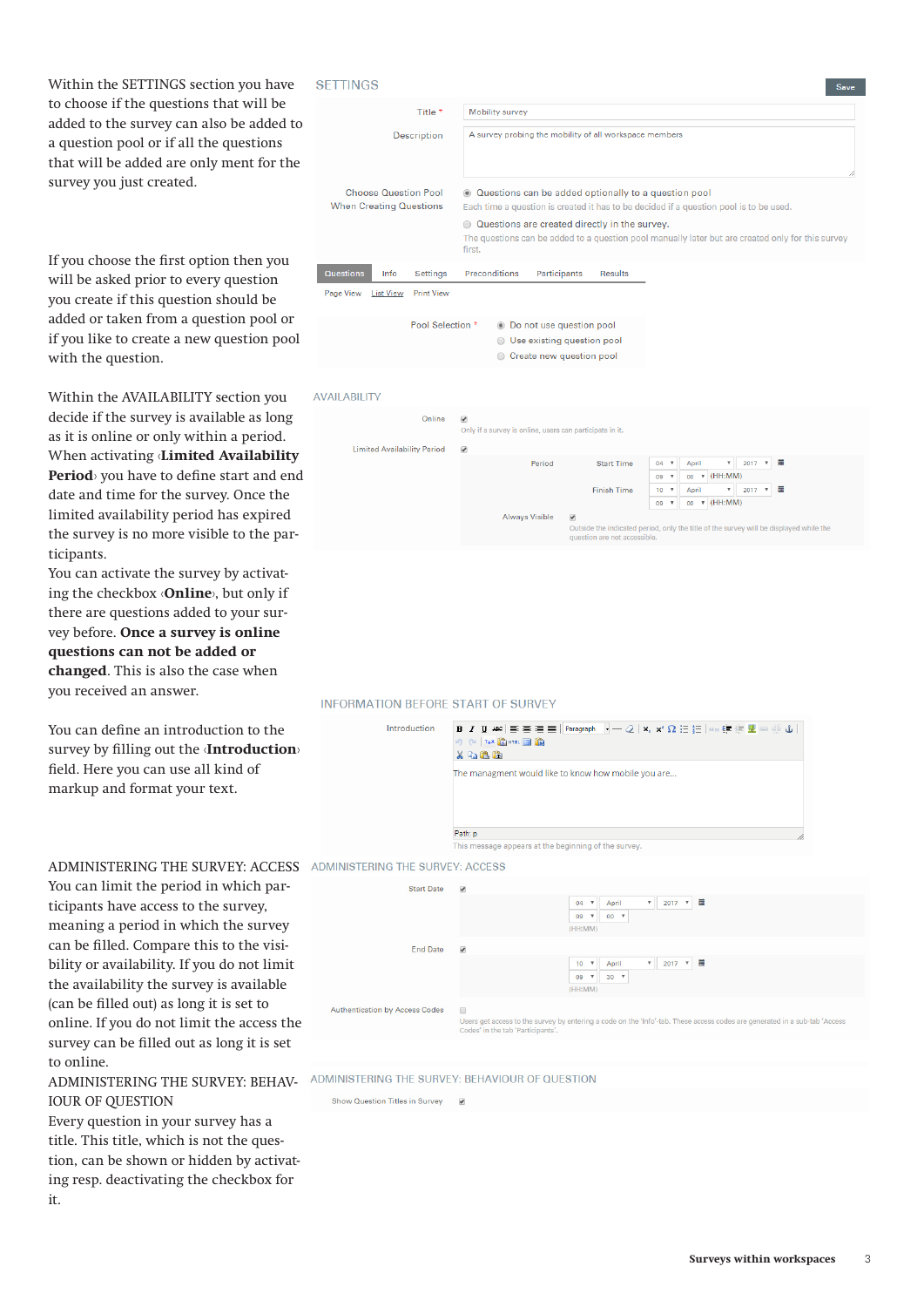## FINISHING THE SURVEY

If you would like to give the participants the possibility to see their own submitted answers or even send those answers to them by e-mail you just have to activate the corresponding checkboxes.

Here you can define a **final statement** or a thank you message.

If you would like to receive an e-mail each and every time a participant filled out the survey you need to activate the checkbox **‹Email notification›**.

If you would like to have an e-mail when all the participants have filled out the survey you can activate this too. This means the survey is finished and 100% of the participants answered.

anonymous . Otherwise first and last name of the participants together with their answers are shown.

| <b>FINISHING THE SURVEY</b>                   |                                                                                                                             |                                                                                                                                                                                                                                   |  |  |  |  |
|-----------------------------------------------|-----------------------------------------------------------------------------------------------------------------------------|-----------------------------------------------------------------------------------------------------------------------------------------------------------------------------------------------------------------------------------|--|--|--|--|
| Participants can View Own<br>Answers          | $\blacktriangleright$                                                                                                       | After finishing the survey, participants can view a list of all answers they provided. They cannot change their answers                                                                                                           |  |  |  |  |
| Participants can Mail Own<br>Answers          | $\overline{\mathcal{L}}$<br>Particiants can request a mail containing their own answers.                                    |                                                                                                                                                                                                                                   |  |  |  |  |
| <b>Final Statement</b>                        | $X = B$ to                                                                                                                  | ΒΙ U AR   手着着目 Paragraph マーク   x, x' Ω ! ! ! :   ω r 講演型∞ ※ ↓   ウ D   ™ 動 m 回 動                                                                                                                                                   |  |  |  |  |
|                                               |                                                                                                                             | You have finished the survey. Thank you for your participation!                                                                                                                                                                   |  |  |  |  |
|                                               | Path: p                                                                                                                     |                                                                                                                                                                                                                                   |  |  |  |  |
| <b>Email notification</b>                     | $\overline{\mathcal{L}}$<br>On finishing the survey the answers of each participant will be sent to the defined recipients. |                                                                                                                                                                                                                                   |  |  |  |  |
|                                               | Recipient addresses *                                                                                                       | gilbert.francz@unibas.ch                                                                                                                                                                                                          |  |  |  |  |
|                                               |                                                                                                                             | Enter a comma separated list of recipients who will receive a notification on finished<br>surveys.                                                                                                                                |  |  |  |  |
|                                               | Additional participant data                                                                                                 |                                                                                                                                                                                                                                   |  |  |  |  |
|                                               | [LAST_NAME]: Last Name<br>[LOGIN]: Login                                                                                    | These placeholders are replaced by actual user data if 'Privacy' is 'With Names': [FIRST_NAME]: First Name                                                                                                                        |  |  |  |  |
|                                               |                                                                                                                             | Add an introduction to the notification mail. You may use placeholders for participant related data like [matriculation],<br>[email], [firstname]. The placeholders will be replaced with real user data in personalized surveys. |  |  |  |  |
|                                               | These placeholders are<br>replaced by actual user<br>data if 'Privacy' is 'With<br>Names':                                  | [FIRST_NAME]: First Name<br>[LAST_NAME]: Last Name<br>[LOGIN]: Login                                                                                                                                                              |  |  |  |  |
| One E-Mail after all Participants<br>Finished | ∩                                                                                                                           |                                                                                                                                                                                                                                   |  |  |  |  |

## REMINDERS

reminder within this section.

often can be counterproductive.

### **REMINDERS**



## RESULTS

least 1.

**RESULTS** 

| ,,,,,,,,,,,,                                                |         |                                                                                                                                                                           |
|-------------------------------------------------------------|---------|---------------------------------------------------------------------------------------------------------------------------------------------------------------------------|
| You can either give access to the end and detailed          |         | Only Users that can edit the survey (write permission) have access to the survey's results.                                                                               |
| results of the survey to all participants of the survey, to |         | Evaluation Access for All Users<br>All registered users that can access the survey can also look at the results of this survey.                                           |
| all users in your workspace or to nobody except the         |         | Evaluation Access for Survey Participants<br>All users that participated in the survey may choose to look at the results after finishing it.                              |
| managers of the workspace.                                  | Privacy | <b>O</b> With Names                                                                                                                                                       |
| Please take care to select the option (Without Names /      |         | In the tab 'Results' the names of the participants and their respective answers are listed. Users having access to this tab can<br>inspect who has provided which answer. |
| Anonymous Survey if you want the survey to be               |         | Without Names / Anonymous Survey                                                                                                                                          |

In the tab 'Results' participants' names are replaced by<br>named participants but only to user 'iTXaF' (example)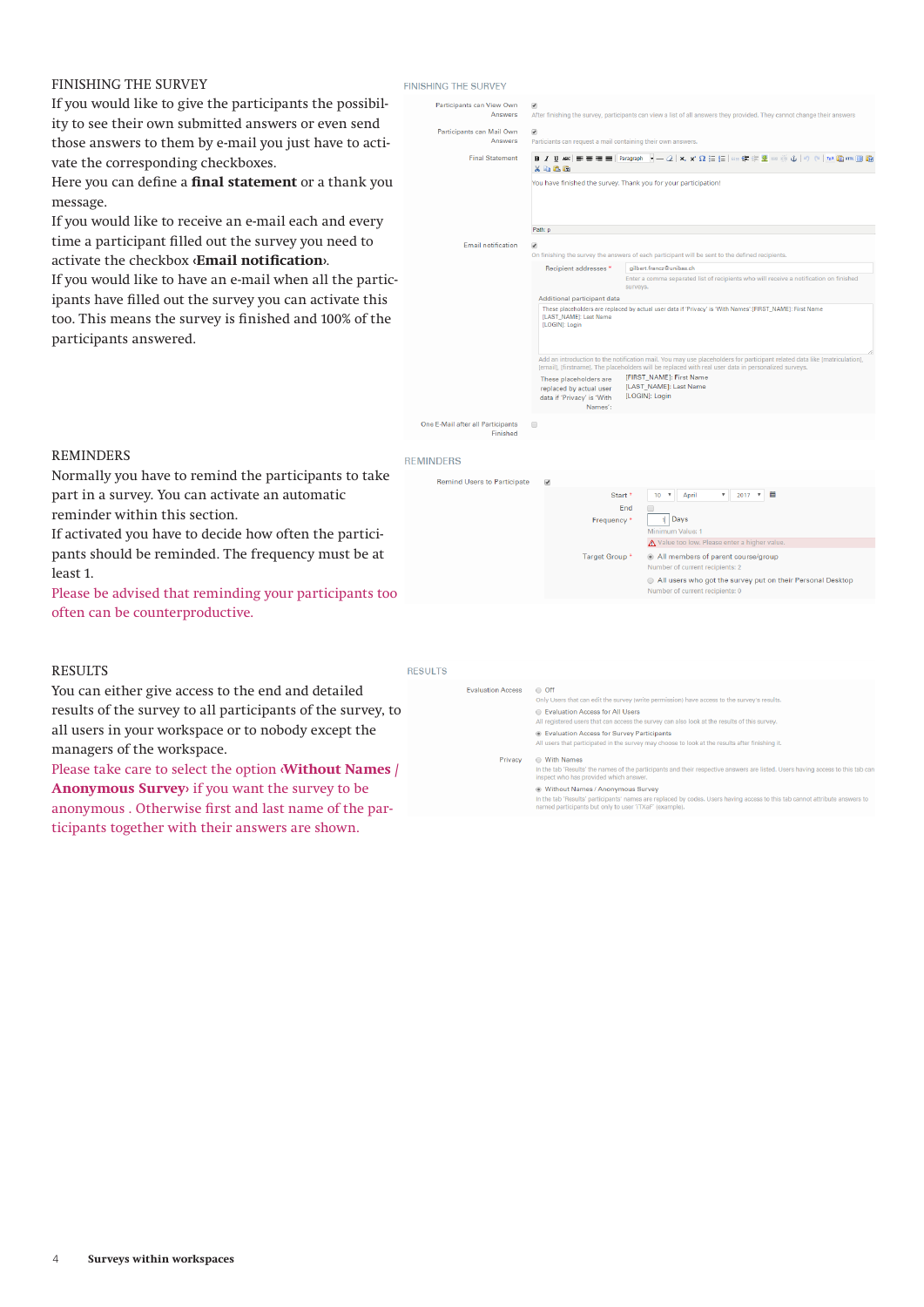## Creating the questions in a survey

Before you can activate a survey (put it online) you have to define the questions in it. Once a survey is online or you have received the first answer, no more questions can be added or change and the preconditions can not be changed or created anymore (see further below).

There are 4 types of questions available:

- Multiple choice question (single response)
- Multiple choice question (multiple response)
- Essays
- Metric question
- (and Matrix layout of the Multiple Choice question types)

All types of questions have the following properties in common:

## **Title**

A short descriptive title to the question. Not the question itself. Can be listed or shown before the question as a title.

## **Label**

A label for external programs like SPSS or excel. The labels act as header titles.

## **Author**

The author of the question.

## **Description**

A description or further information to the question.

## **Question**

The question itself. The question can be formatted and structured with a Wysiwyg Editor.

## **Obligatory**

Check this box if the question should be answered, omit it if the question is optional.

## **Orientation**

You can define the orientation of the listed options either as vertical, horizontal or Combobox in the case of a single response field (dropdown)

Some question types have extra properties to the above listed: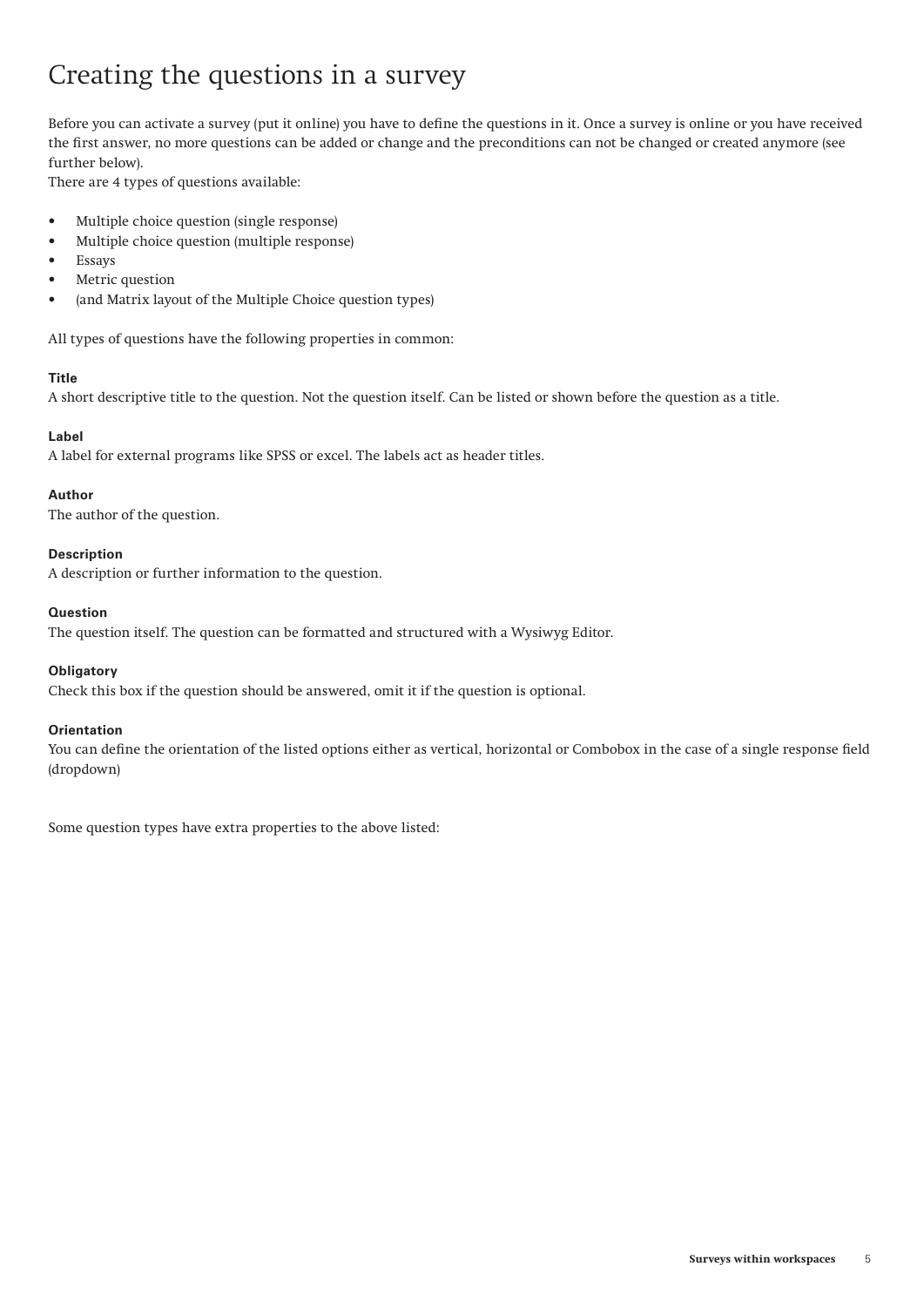### MULTIPLE CHOICE OLIESTION (SINGLE RESPONSE) Save and Return Save Title  $\overline{\phantom{a}}$  Duration duration Label Alternative identifier for further data processing (e.g. in SPSS)  $\Delta$ uthor  $\stackrel{*}{\sim}$   $\Delta$ dmin ADAM Description Question \*  $X = B$ How long does it take you to reach your work place (one way)? Path: n Obligatory  $\overline{u}$ (a) Vertical Orientation **Borizontal**  $\odot$  Combobox Answers Answer Scale Actions Open answer  $\overline{\Box}$  $\ddot{\phantom{1}}$  $\sim$  $\sim 1$ less than 10 minutes  $\hat{\mathbf{v}}$  $\Box$  $\lambda$  $\ddot{\phantom{0}}$ 10-20 minutes  $\overline{2}$  $\ddot{}$  $\Box$  $\ddot{\phantom{0}}$ 20-30 minutes  $\overline{\mathbf{3}}$  $\lambda$  $\hfill \square$  $\ddot{\phantom{a}}$  $\sim$   $\sim$  $\ddot{\phantom{0}}$ 30-40 minutes  $\overline{4}$  $\Box$  $\sim$   $\sim$  $\ddot{\phantom{0}}$ more than 40 minutes  $\epsilon$  $\Phi$ Text for a Neutral Answer ('Not Specified', 'I don't know' etc.)  $\overline{\phantom{a}}$ Add Phrase Save as Phrase

## **Multiple choice question (single response)**

The participant can only choose one answer option out of many. Enter all possible answer options in the answer field. By clicking on the plus sign you can add more options. You can sort the options by clicking on the up and down arrow buttons. Neutral answers like **‹None of the above›** can be added in the last text field. **Open answer** means that the answer in this checkbox can be overwritten and is therefore a freetext input field.

## MULTIPLE CHOICE QUESTION (MULTIPLE RESPONSE)

|                          | TIPLE CHOICE QUESTION (MULTIPLE RESPONSE)                                                             |             |                | <b>Save and Return</b> | Save |
|--------------------------|-------------------------------------------------------------------------------------------------------|-------------|----------------|------------------------|------|
| Title *                  | Kind of transportation                                                                                |             |                |                        |      |
| Label                    | mobility_device                                                                                       |             |                |                        |      |
|                          | Alternative identifier for further data processing (e.g. in SPSS)                                     |             |                |                        |      |
| Author*                  | Admin ADAM                                                                                            |             |                |                        |      |
| Description              |                                                                                                       |             |                |                        |      |
| Question <sup>*</sup>    | BI Z U AB( 手套着   Paragraph  - -2   x, x'Ω ;::;;; ;;;;;;;;;;;;;;;;;;;;;;;) ⊙   rx ©gmm □ ©g<br>人名尼拉    |             |                |                        |      |
|                          | Which kind of transportation do you use for your daily work? Up to 3 answers are possible.<br>Path: p |             |                |                        |      |
|                          |                                                                                                       |             |                |                        |      |
| Obligatory               | $\blacktriangledown$                                                                                  |             |                |                        |      |
| Orientation              | ◉ Vertical<br>● Horizontal                                                                            |             |                |                        |      |
| <b>Answer selections</b> | Set a number of answer selections                                                                     |             |                |                        |      |
|                          | Minimum<br>$\mathbf{1}$<br>Maximum<br>3                                                               |             |                |                        |      |
| Answers                  | Answer                                                                                                | Open answer | Scale          | <b>Actions</b>         |      |
|                          | Car                                                                                                   | $\Box$      | 1              |                        |      |
|                          | <b>Bike</b>                                                                                           | $\Box$      | $\overline{2}$ |                        |      |
|                          | <b>Public Transport</b>                                                                               | 0           | 3              |                        |      |
|                          | Walking                                                                                               | $\Box$      | 4              |                        |      |
|                          | Motorcycle                                                                                            | $\Box$      | 5              |                        |      |
|                          | Text for a Neutral Answer ('Not Specified', 'I don't know' etc.)                                      |             |                |                        |      |
|                          |                                                                                                       |             |                |                        |      |

## **Multiple choice question (multiple response)**

The participant can choose more than one, all, none or a given maximum of options.

In the example on the left the participant must choose at least 1 and can choose up to 3 options available.

**Open answer** means that the answer in this checkbox can be overwritten nd is therefore a freetext input field.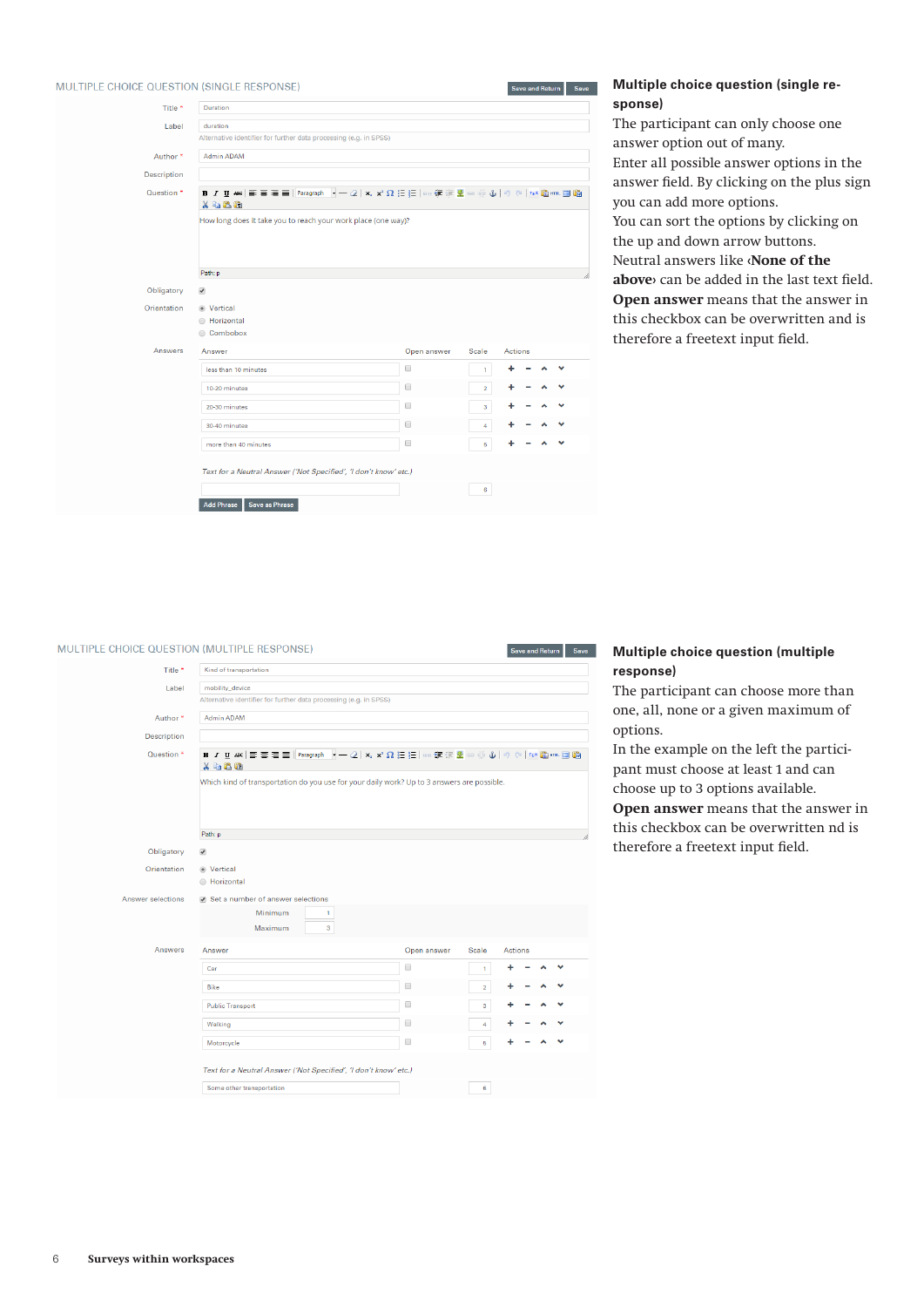| <b>ESSAY</b>                 |                                                                                           | <b>Save and Return</b> | <b>Save</b> |
|------------------------------|-------------------------------------------------------------------------------------------|------------------------|-------------|
| Title *                      | Comments                                                                                  |                        |             |
| Label                        | comments                                                                                  |                        |             |
|                              | Alternative identifier for further data processing (e.g. in SPSS)                         |                        |             |
| Author*                      | Admin ADAM                                                                                |                        |             |
| Description                  |                                                                                           |                        |             |
| Question <sup>*</sup>        | B Z U 48   丰富君国   Paragraph - − -2   x, x'Ω 日日 ④ 健康显@ @ 4   り (*   1×10) mm 回响<br>$X = B$ |                        |             |
|                              | Do you have any comments to this survey?                                                  |                        |             |
|                              | Path: p                                                                                   |                        |             |
| Obligatory                   | $\Box$                                                                                    |                        |             |
| Maximum Number of Characters | 1000                                                                                      |                        |             |
| Width *                      | 50<br>Minimum Value: 10                                                                   |                        |             |
| Height <sup>*</sup>          | Б                                                                                         |                        |             |

### METRIC OLIESTION

| <b>METRIC OUESTION</b> | <b>Save and Return</b><br>Save                                                                                                                                                                                                                                                                                    |
|------------------------|-------------------------------------------------------------------------------------------------------------------------------------------------------------------------------------------------------------------------------------------------------------------------------------------------------------------|
| Title *                | <b>Working days</b>                                                                                                                                                                                                                                                                                               |
| Label                  | workingdays<br>Alternative identifier for further data processing (e.g. in SPSS)                                                                                                                                                                                                                                  |
| Author <sup>*</sup>    | Admin ADAM                                                                                                                                                                                                                                                                                                        |
| <b>Description</b>     |                                                                                                                                                                                                                                                                                                                   |
| Question <sup>*</sup>  | B Z U æs hhanner hanner manner hanner hanner z x, x'Ω ⊟ ⊟ lanner # # \$ ∞ @ o  n e  nex @ mm 回 @ n<br>$X = B$ in                                                                                                                                                                                                  |
|                        | How many days do you work per week?<br>Path: p                                                                                                                                                                                                                                                                    |
| Obligatory             | $\overline{\mathbf{v}}$                                                                                                                                                                                                                                                                                           |
| Subtype <sup>*</sup>   | lnterval<br>Equivalent intervals between measurements allow a meaningful comparison between arbitrary pairs of measurements. The<br>zero point on the scale is arbitrary, so negative values can be used. Examples of interval values are the year date in many<br>calendars or the temperature in Celsius scale. |
|                        | Ratio-Non-Absolute<br>In addition to the interval measurement there are also meaningful ratios between arbitrary pairs of numbers. The zero value<br>on a ratio scale is non-arbitrary. Most physical quantities, such as length in centimeters or duration in seconds are measured<br>on ratio scales.           |
|                        | Absolute<br>The ratio absolute measurement uses natural numbers additional to the non-arbitrary zero point for example the number of<br>children in a family or probability.                                                                                                                                      |
|                        | Minimum Value<br>1<br>Maximum Value<br>Б                                                                                                                                                                                                                                                                          |

## **Essay questions**

Questions of the type essay are free text questions. The participant can enter as many characters as are allowed (‹Maximum Number of Characters›).

The only properties that need to be defined are ‹Width› and ‹Height› of the input field.

Please use according numbers here as it is meaningless to define a width of 100 for a surname for example.

If you do not define a maximum number of characters the participant will be able to enter more than enough characters.

## **Metric questions**

There are 3 subtypes of metric questions. These subtypes seem to be a little complicated.

## **Interval**

Use for dates in calendars, time or temperature. Can be negative.

## **Ratio-Non-Absolute**

Physical quantities like length in cm, duration in seconds, etc. **No negative numbers.**

## **Ratio-Absolute**

**Matrix questions**

tral or bipolar columns.

Absolute, natural number within a range. For example age 1 - 99.

Matrix questions are just another presentation of several single or multiple choice questions. Matrix questions can either have Single or Multiple Response form. You need to define the appearance of the columns and rows and if wished neu-

## Check Boxes (Multiple Response) APPEARANCE Column Separators ( Select the check box if you want to have separators (thin lines) be<br>columns in the output of the Matrix Question

Subtype @ Option Buttons (Single Response)

| <b>NUW JEDALALUIS</b> | Select the check box if you want to have separators (thin lines) between the rows in<br>the output of the Matrix Question |
|-----------------------|---------------------------------------------------------------------------------------------------------------------------|
| <b>Neutral Column</b> | Select the check box if you want to have a separator (thick line) between the neutral                                     |
| Separator             | column and the other columns in the output of the Matrix Question                                                         |

**MATRIX COLUMNS** 

Column Text Scale Actions  $\sqrt{1 + - \lambda}$ Text for a Neutral Column ("Not Specified", "I don't know" etc.) Add Phrase Save as Phrase

### MATRIX COLUMN SETTINGS

| <b>Bipolar Adjectives</b> | short phrases, or texts        | You may use a pair of bipolar adjectives to scale the column responses to words, |                |
|---------------------------|--------------------------------|----------------------------------------------------------------------------------|----------------|
|                           | Left Pole<br><b>Right Pole</b> |                                                                                  |                |
| <b>MATRIX ROWS</b>        |                                |                                                                                  |                |
|                           | <b>Row Text</b>                | Open<br>Labe<br>answer                                                           | <b>Actions</b> |

 $\Box$ 

 $+ - \times +$ 

**Surveys within workspaces** 7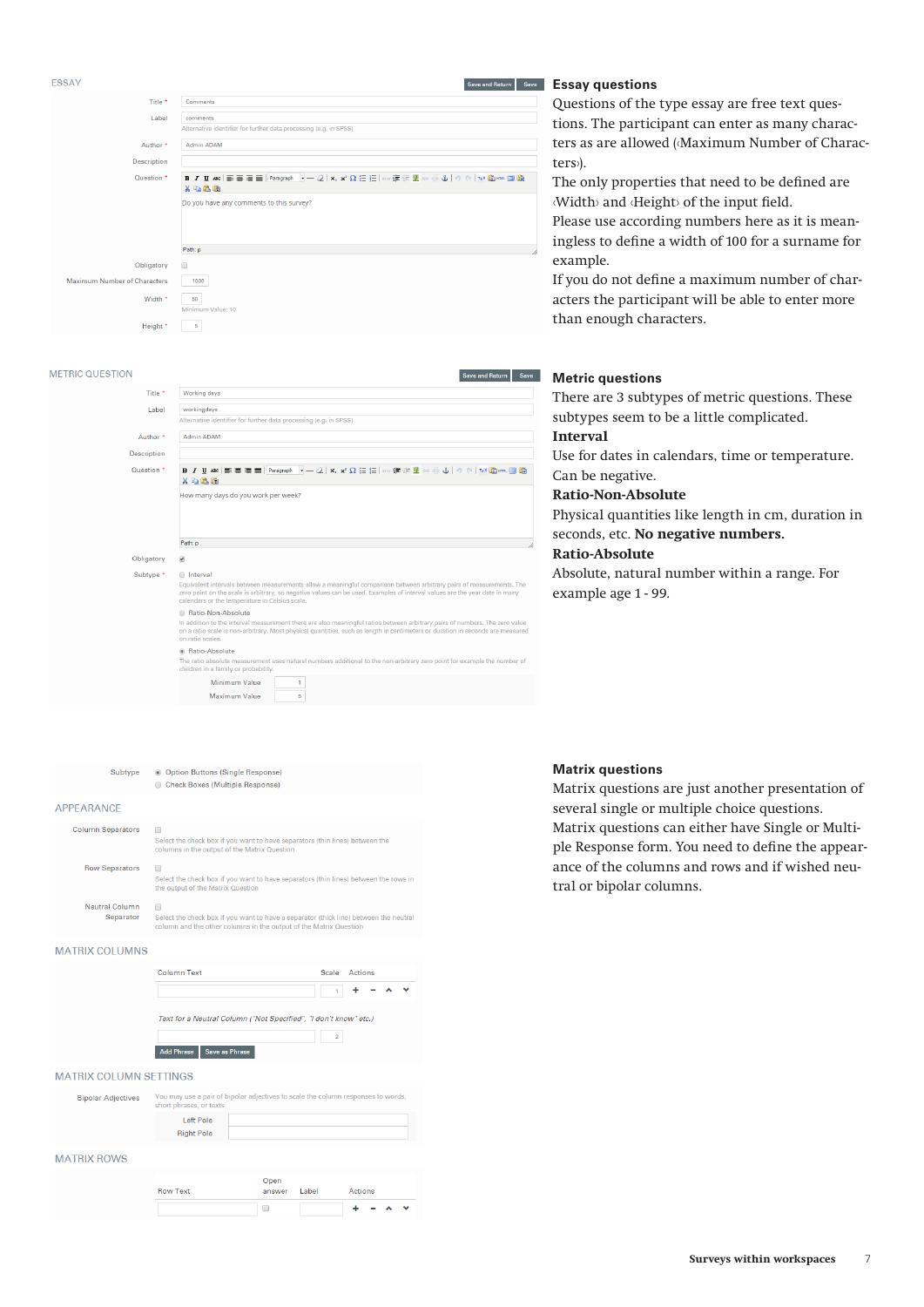### Page View of questions

| <b>Add from Pool</b><br><b>Create Page</b><br><b>Next Page</b><br><b>Previous Page</b><br>Kind of transportation v<br><b>Move Page</b><br>Jump to<br><b>Delete Page</b> |
|-------------------------------------------------------------------------------------------------------------------------------------------------------------------------|
| ÷                                                                                                                                                                       |
| Kind of transportation                                                                                                                                                  |
| Which kind of transportation do you use for your daily work? Up to 3 answers are possible. *<br>Please check at least 1 and at most 3 answers<br>$\Box$ Car             |
| <b>Bike</b><br>$\Box$                                                                                                                                                   |
| <b>Public Transport</b><br>$\Box$                                                                                                                                       |
| <b>■ Walking</b>                                                                                                                                                        |
| Motorcycle                                                                                                                                                              |
| Some other transportation<br>$\Box$<br>÷                                                                                                                                |
| Ь<br><b>Select All</b><br><b>Delete</b><br>Cut<br>Copy                                                                                                                  |
| List View of questions                                                                                                                                                  |

| ₩             | Define Question Block v   | <b>Execute</b>           |                    |                                                        | <b>Save Obligatory States and Order</b> |                  |                                  |  |
|---------------|---------------------------|--------------------------|--------------------|--------------------------------------------------------|-----------------------------------------|------------------|----------------------------------|--|
| Sort<br>Order | Title                     | Obligatory               | <b>Description</b> | <b>Type</b>                                            | Author                                  | Question<br>Pool |                                  |  |
| 10            | Kind of<br>transportation | $\overline{\mathcal{L}}$ |                    | <b>Multiple Choice Question</b><br>(Multiple Response) | Admin<br><b>ADAM</b>                    |                  | Actions $\sim$                   |  |
| 20            | Duration                  | $\overline{\mathcal{L}}$ |                    | <b>Multiple Choice Question</b><br>(Single Response)   | Admin<br><b>ADAM</b>                    |                  | Actions $\sim$                   |  |
| 30            | <b>Working days</b>       | $\blacktriangleright$    |                    | <b>Metric Question</b>                                 | Admin<br><b>ADAM</b>                    |                  | Actions $\overline{\phantom{a}}$ |  |
| 40            | Part time                 | $\overline{\mathcal{L}}$ |                    | <b>Multiple Choice Question</b><br>(Multiple Response) | Admin<br><b>ADAM</b>                    |                  | Actions $\sim$                   |  |
| 50            | <b>Comments</b>           | C                        |                    | Essay                                                  | Admin<br><b>ADAM</b>                    |                  | Actions $\sim$                   |  |

## Print View of questions

and a

Title/Label Show only titles  $\bar{\mathbf{v}}$ Print PDF Export Show Kind of transportation Which kind of transportation do you use for your daily work? Up to 3 answers are possible. \* Please check at least 1 and at most 3 answers  $\Box$  Car  $\Box$  Bike Public Transport  $\Box$  Walking  $\Box$  Motorcycle □ Some other transportation

## **Listing your questions**

Once questions are defined they are listed in the questions tab. You can change the view by selecting one of the view types below the tab:

• Page View

In Page View you see all the questions that are on one page. You can chnage the order of the pages, add or delete pages here. Paged surveys are used if you would like to structure the questions by topic.

• List View

In List View you can change the order or mandatory state in an easy way. You can also combine questions to a question block.

• Print View

In Print View you see a printable version of your survey. You can use this view to print out a paper version of your survey or crate a PDF from your survey. Please be advised that the PDF is not an interactive PDF form.

• Preview

The Preview lets you preview the survey.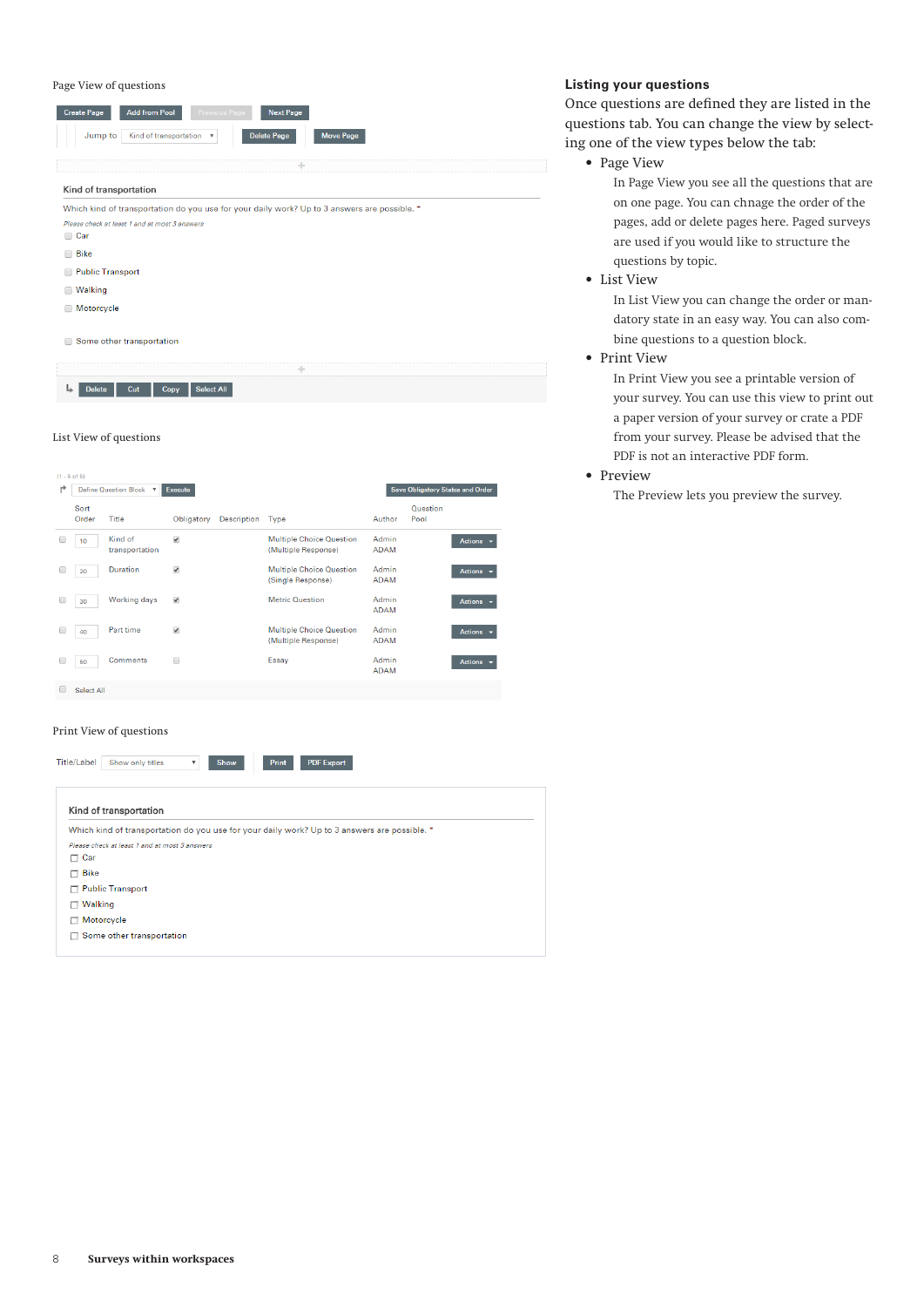## Inviting participants

Once a survey is online it is visible in the content area of the corresponding workspace or folder as long as the survey is set to online or within the limited availability period.

If you want to invite participants to your survey you can do this by choosing ‹**Invitation**› within the ‹**Participants**› tab of your survey.

Please be advised that an invitation only means that a link reference is made on the participants personal desktop. No e-mail is being sent and **only members of your workspace can be invited!**

You can either invite all users (of your workspace) or a predefined user set in which case you have to provide the e-mail adresses of the participants.

## Results of a survey

The results of a survey can be seen within the ‹**Results**› tab of the survey. You can device if the cumulated, cumulated detailed or user specific results should be shown.

In every view you can either export the results as an Excel file or comma separated values (CSV) or print the results as a PDF.

| Actions v<br>Mobility survey<br>A survey probing the mobility of all workspace members                                                               |                                                                                |                                                             |                          |                  |        |                                  |  |  |  |
|------------------------------------------------------------------------------------------------------------------------------------------------------|--------------------------------------------------------------------------------|-------------------------------------------------------------|--------------------------|------------------|--------|----------------------------------|--|--|--|
| Questions<br>Info                                                                                                                                    | <b>Preconditions</b><br>Participants<br>Settings                               | <b>Results</b><br>Metadata<br>Export                        | Permissions              |                  |        |                                  |  |  |  |
| Cumulated Results (Details)<br><b>Cumulated Results</b><br><b>User Specific Results</b>                                                              |                                                                                |                                                             |                          |                  |        |                                  |  |  |  |
| Export survey data as<br>Microsoft Excel<br>Export label only<br><b>Print</b><br>$\overline{\mathbf{v}}$<br>$\overline{\mathbf{v}}$<br><b>Export</b> |                                                                                |                                                             |                          |                  |        |                                  |  |  |  |
| $(1 - 5$ of 5)                                                                                                                                       |                                                                                |                                                             |                          |                  |        | Columns $\bullet$ Rows $\bullet$ |  |  |  |
| Title <sup>+</sup>                                                                                                                                   | Question                                                                       | <b>Question Type</b>                                        | <b>Users</b><br>Answered | Users<br>Skipped | Median | Arithmetic<br>Mean               |  |  |  |
| 1. Kind of<br>transportation                                                                                                                         | Which kind of transportation do you use for your<br>daily work? Up to 3 answer | <b>Multiple Choice Question</b><br>(Multiple Response)      | 1                        | $\bf{0}$         | n/a    | n/a                              |  |  |  |
| 2. Duration                                                                                                                                          | How long does it take you to reach your work<br>place (one way)?               | <b>Multiple Choice Question</b><br>(Single Response)        | 1                        | $\bf{0}$         | 3      | n/a                              |  |  |  |
| 3. Working<br>days                                                                                                                                   | How many days do you work per week?                                            | <b>Metric Question</b>                                      | 1                        | $\bf{0}$         | 3      | 3                                |  |  |  |
| 4. Part time                                                                                                                                         | Why do you work less than 5 days a week?                                       | <b>Multiple Choice Question</b><br>1<br>(Multiple Response) |                          | 0                | n/a    | n/a                              |  |  |  |
| 5. Comments<br>. <b>.</b>                                                                                                                            | Do you have any comments to this survey?                                       | Essay                                                       |                          | 0                | n/a    | n/a                              |  |  |  |

 $(1 - 5$  of 5)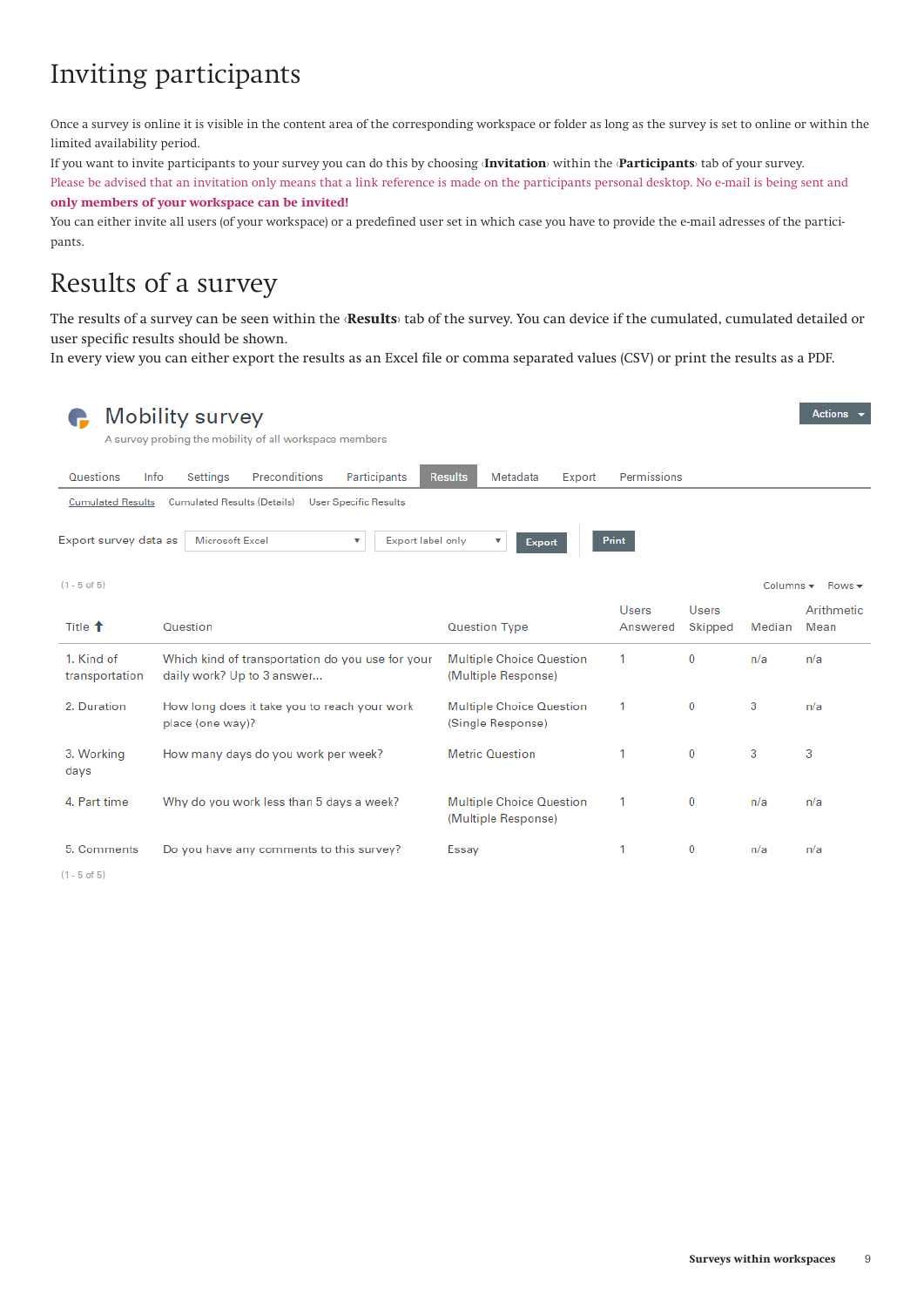# **Survey with preconditions (logical forms)**

Next to the *Settings* tab there is a *Preconditions* tab. Preconditions allow you to make a question's visibility depending of an answer that was given to a question that was asked before.

For example we would like to ask all participants that work less than five (5) days a week why the work part time.

For that we would have to create a new question and make this question's visibility depending of the answer that was given to the question with the title ‹Arbeitstage›.

If you want to add a question you need to make sure that you did not receive answers yet, otherwise you get the following error message:

The survey already contains datasets. You cannot edit the survey questions until you remove these datasets. Edit Participants

We add a new question of the type multiple response in which we ask for the reason of a part time job:

| MULTIPLE CHOICE QUESTION (MULTIPLE RESPONSE)                                |                                                                                                                                           |                                                                                                                                       |             |                | Save and Return |  | Save |  |
|-----------------------------------------------------------------------------|-------------------------------------------------------------------------------------------------------------------------------------------|---------------------------------------------------------------------------------------------------------------------------------------|-------------|----------------|-----------------|--|------|--|
| Title *                                                                     | Part time                                                                                                                                 |                                                                                                                                       |             |                |                 |  |      |  |
| Label                                                                       | limitedFTE                                                                                                                                |                                                                                                                                       |             |                |                 |  |      |  |
|                                                                             |                                                                                                                                           | Alternative identifier for further data processing (e.g. in SPSS)                                                                     |             |                |                 |  |      |  |
| Author <sup>*</sup>                                                         | <b>Admin ADAM</b>                                                                                                                         |                                                                                                                                       |             |                |                 |  |      |  |
| Description                                                                 |                                                                                                                                           |                                                                                                                                       |             |                |                 |  |      |  |
| Question *                                                                  | B / U ABC   三 三 三 三   Paragraph<br>x Q B G                                                                                                |                                                                                                                                       |             |                |                 |  |      |  |
|                                                                             | Path: p                                                                                                                                   | Why do you work less than 5 days a week?                                                                                              |             |                |                 |  |      |  |
|                                                                             |                                                                                                                                           |                                                                                                                                       |             |                |                 |  |      |  |
| Obligatory                                                                  | ✔                                                                                                                                         |                                                                                                                                       |             |                |                 |  |      |  |
| Orientation                                                                 | ◉ Vertical<br>○ Horizontal                                                                                                                |                                                                                                                                       |             |                |                 |  |      |  |
|                                                                             |                                                                                                                                           |                                                                                                                                       |             |                |                 |  |      |  |
| Answer selections                                                           | Set a number of answer selections                                                                                                         |                                                                                                                                       |             |                |                 |  |      |  |
| Answers                                                                     | Answer                                                                                                                                    |                                                                                                                                       | Open answer | Scale          | Actions         |  |      |  |
|                                                                             | I'm a mother                                                                                                                              |                                                                                                                                       | 0           | 1              |                 |  |      |  |
|                                                                             | I'm a father                                                                                                                              |                                                                                                                                       | 0           | $\overline{2}$ |                 |  |      |  |
|                                                                             | I have enough money                                                                                                                       |                                                                                                                                       | 0           | 3              |                 |  |      |  |
| <b>Define Question Block</b><br><b>Execute</b><br>$\boldsymbol{\mathrm{v}}$ |                                                                                                                                           | After sorting the questions to the right order we have the following list of                                                          |             |                |                 |  |      |  |
| Sort Order<br>Title                                                         | Obligatory                                                                                                                                | questions (see left).                                                                                                                 |             |                |                 |  |      |  |
| Kind of transportation<br>u<br>10                                           | ✔                                                                                                                                         | Now we need to define a precondition for the newly created question.                                                                  |             |                |                 |  |      |  |
| Duration<br>20                                                              | ✔                                                                                                                                         | 1. Click on the <b>Preconditions</b> tab.                                                                                             |             |                |                 |  |      |  |
| <b>Working days</b><br>30                                                   | 2. Select the newly created question which is denpendant of a previous<br>✔<br>answer and click on the button <add precondition=""></add> |                                                                                                                                       |             |                |                 |  |      |  |
| Part time<br>40                                                             | ✔                                                                                                                                         | 3. You need to decide if the question (or page) is shown if one or several to be<br>defined constraints are fulfilled.                |             |                |                 |  |      |  |
| Comments<br>50                                                              | $\Box$                                                                                                                                    | 4. First you need to select the question which will provide the constraints. In<br>our case this is the question titled Working days. |             |                |                 |  |      |  |

5. The next step is to select a relation (i.e. **less than <**)

Select All

∩